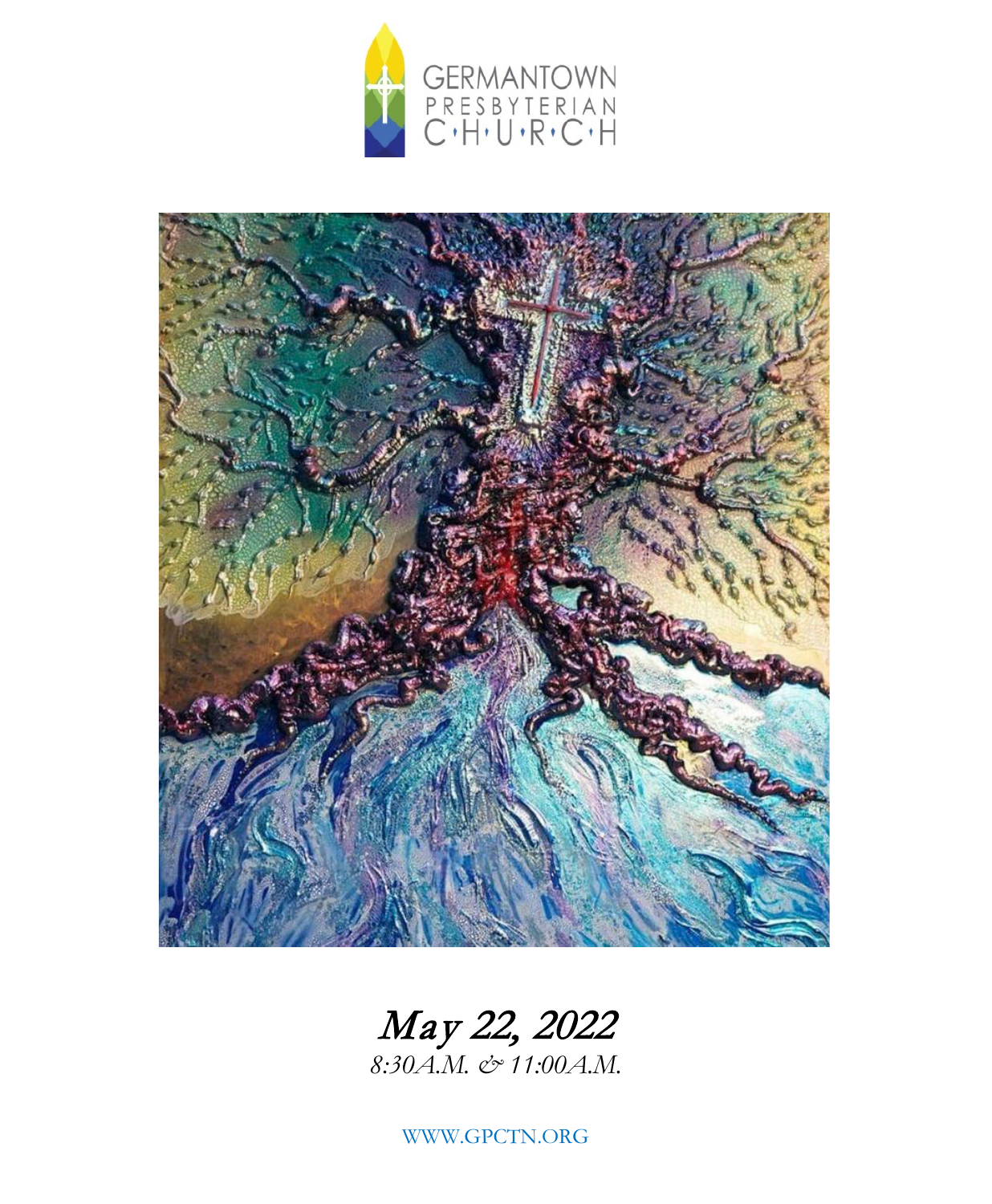\*Please stand. Please silence electronic devices.

# **GATHERING**

PRELUDE *Sing to God a Hymn of Gladness* Laurel Hunt Pedersen

WELCOME AND ANNOUNCEMENTS **Dr.** Will Jones

CHIME INTROIT

\*CALL TO WORSHIP (from Psalm 97) Pam Graddy (8:30)

Kelly Phillips (11:00)

Leader: The Lord is king! Let the earth rejoice; let the many coastlands be glad!

**People: Clouds and thick darkness are all around Him.** 

Leader: Righteousness and justice are the foundation of God's throne.

**People: The heavens proclaim the righteousness of the Lord; and all the peoples behold His glory.** 

Leader: Light dawns for the righteous, and joy for the upright in heart.

**People: Rejoice in the LORD, O you righteous, and give thanks to His holy name!**

\*HYMN 155 *Rejoice, the Lord is King!* DARWALL'S 148TH

### \*CONFESSION OF SIN (in unison)

**We confess that the weight of sin is too heavy for us to bear. Without your graceful intervention, we would be crushed by our poor choices, selfish indulgences, and wrong beliefs. Please have mercy on us again, and forgive us in the name of Christ. He lived the life intended for us, and he was obedient where we are not. Shield us from judgment by seeing Jesus in our place, we humbly pray.** 

*(Time of personal prayer)*

Leader: We pray in the name of Jesus Christ, **People: Amen.**

### \*DECLARATION OF FORGIVENESS

\*RESPONSE TO FORGIVENESS GLORIA PATRI

**Glory be to the Father, and to the Son, and to the Holy Ghost; As it was in the beginning, is now, and ever shall be, world without end. Amen.**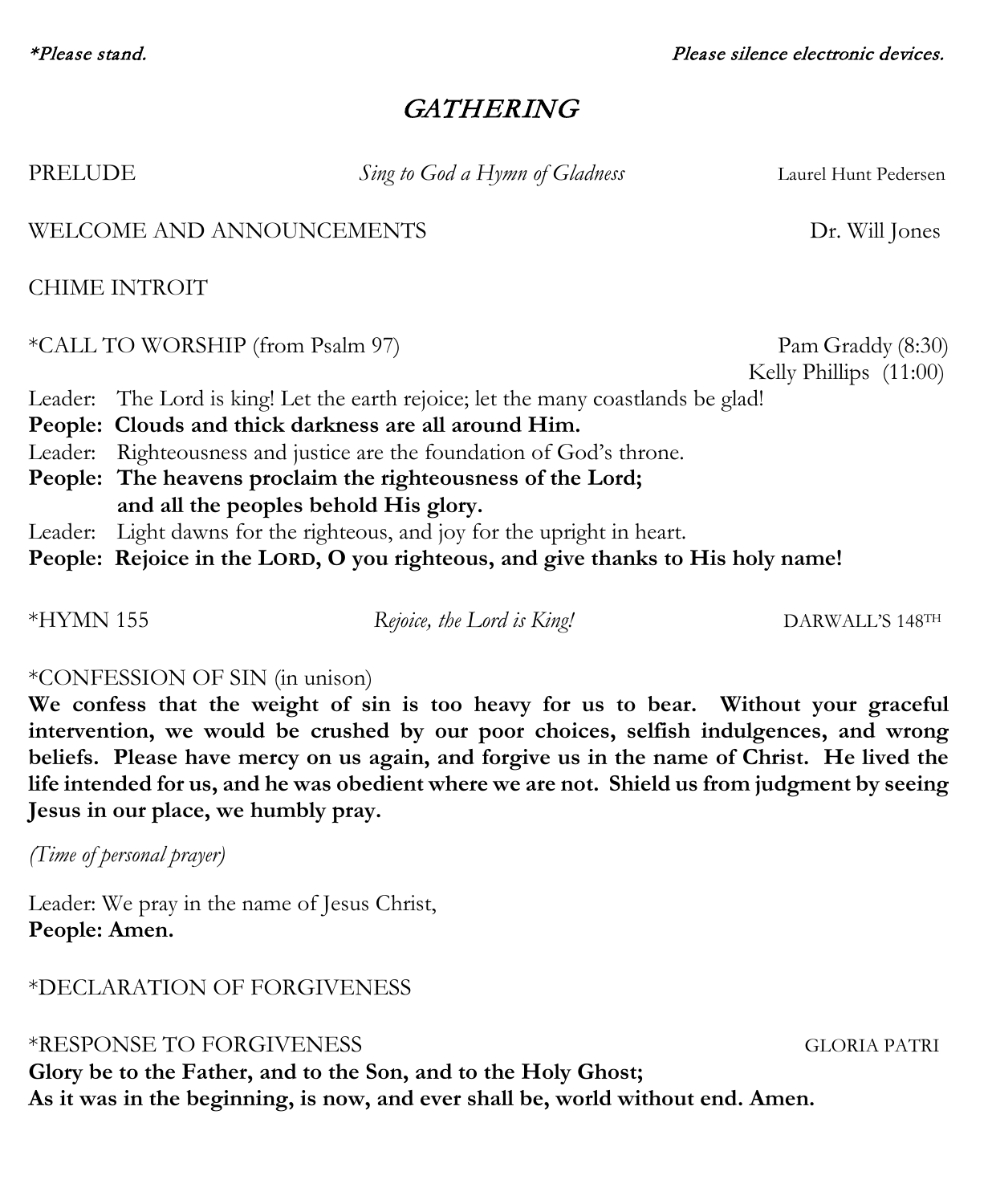\*SHARING OF GRACE Leader: The grace of our Lord Jesus Christ be with you. **People: And also with you.**

### THE WORD

| <b>ANTHEM (11:00)</b>                                                  | Holy, Holy, Holy                                              | arr. Jay Althouse |
|------------------------------------------------------------------------|---------------------------------------------------------------|-------------------|
| PRAYER FOR ILLUMINATION                                                | Chancel Choir                                                 | Max Lino          |
| OLD TESTAMENT READING: Ezekiel 47:1-2; 6-9; 12 (pew Bible pg. 714-715) |                                                               | Max Lino          |
|                                                                        | NEW TESTAMENT READING: Revelation 22:1-7 (pew Bible pg. 1008) |                   |

Leader: This is the Word of the Lord.

**People: Thanks be to God.**

SERMON Living with the End in Mind: Flowing River and Healing Leaves Dr. Jones

# RESPONSE TO THE WORD

\*AFFIRMATION OF FAITH – The Apostles Creed Rev. Mike Lyle **I believe in God the Father Almighty, Maker of heaven and earth. And in Jesus Christ His only Son our Lord; who was conceived by the Holy Ghost, born of the Virgin Mary, suffered under Pontius Pilate, was crucified, dead, and buried; He descended into hell; the third day He rose again from the dead; He ascended into heaven, and sitteth on the right hand of God the Father Almighty; from thence He shall come to judge the quick and the dead. I believe in the Holy Ghost; the holy catholic Church; the communion of saints; the forgiveness of sins; the resurrection of the body; and the life everlasting. Amen.**

MOMENT FOR MISSION Mental Health Awareness Month Rev. Susan Carter Wiggins

PRAYERS OF THE PEOPLE and THE LORD'S PRAYER Rev. Wiggins

**Our Father, who art in heaven, hallowed be thy name, thy kingdom come, thy will be done on earth as it is in heaven. Give us this day our daily bread; and forgive us our debts, as we forgive our debtors. Lead us not into temptation, but deliver us from evil. For thine is the kingdom, and the power, and the glory, forever. Amen.** 

TIME WITH YOUNGER DISCIPLES DR. Jones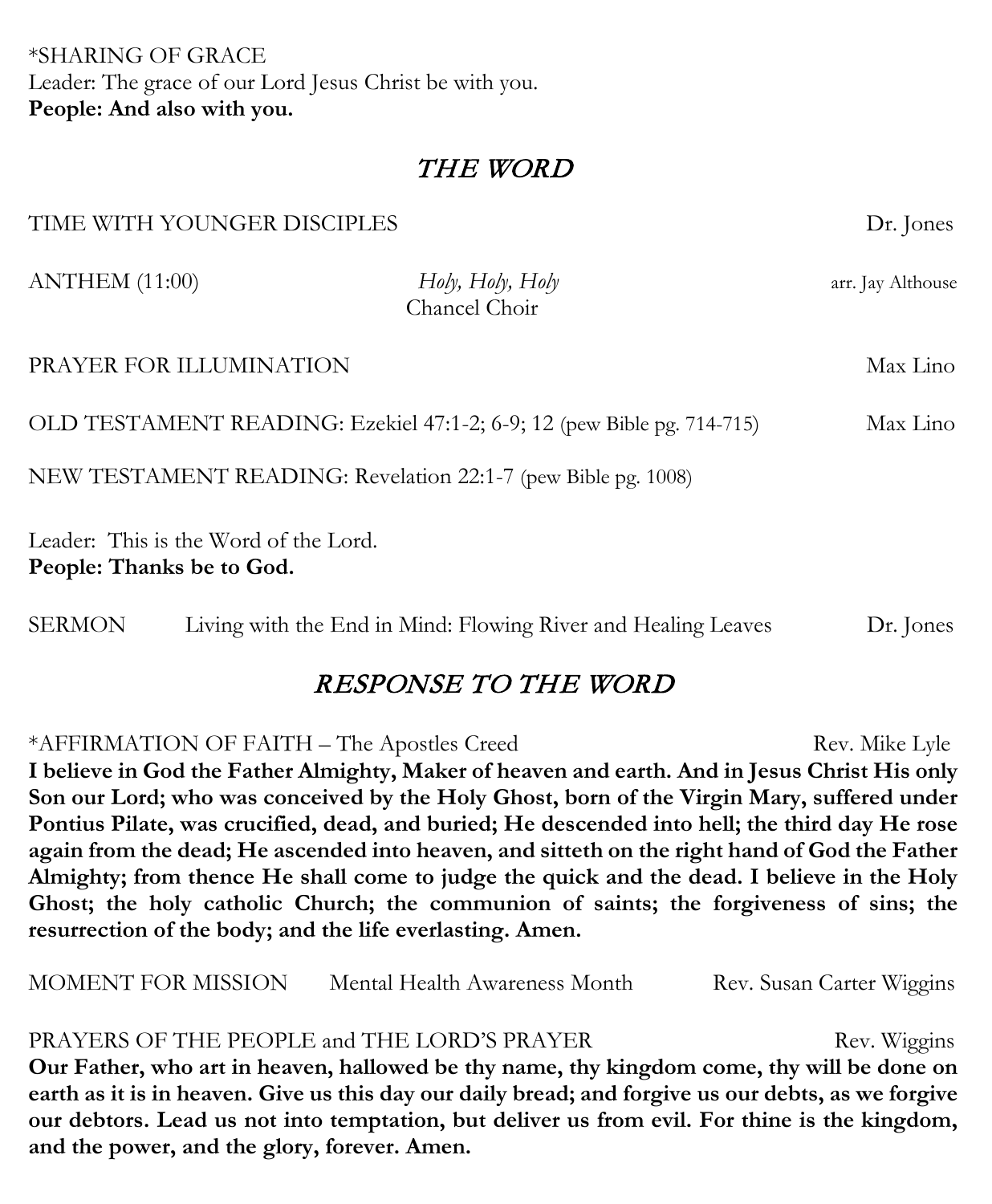### PRESENTATION OF TITHES, OFFERINGS, AND OURSELVES

OFFERTORY *I Want to be Ready* arr. Harry T. Burleigh Kerriann Otaño, soprano

*I want to be ready to walk in Jerusalem just like John. John said the city was just four-square, And he declared he'd meet me there. When Peter was preaching at Pentecost, he was endowed with the Holy Ghost. I want to be ready, my Lord, to walk in Jerusalem just like John.*

\*OFFERTORY RESPONSE OLD HUNDREDTH **Praise God, from whom all blessings flow, praise Him, all creatures here below; Praise Him above, ye heavenly host; praise Father, Son, and Holy Ghost. Amen.**

PRAYER OF DEDICATION Rev. Lyle

### SENDING

| *HYMN 416            | <i>Christ is Made the Sure Foundation</i> | <b>WESTMINSTER ABBEY</b> |
|----------------------|-------------------------------------------|--------------------------|
| *CHARGE and BLESSING |                                           | Dr. Jones                |
| *POSTLUDE            | Jerusalem, O City High and Fair           | Otto Dienel              |

# Worship Arts Notes

On the cover**:** LaRone Alexander, *Revelation 22: The River and Tree of Life,* 2020.

Music printed and streamed with permission under OneLicense.net #A-710749; CCLI License #3230895. All rights reserved.

Welcome to worship online and onsite with Germantown Presbyterian Church. Our sincere prayer is that you will find a place here among those who already call GPC home. We know these are difficult days, and we are so glad you can join our service in the way you feel most comfortable. We are truly glad God brought you here!

 $\overline{\phantom{a}}$  , and the contract of the contract of the contract of the contract of the contract of the contract of the contract of the contract of the contract of the contract of the contract of the contract of the contrac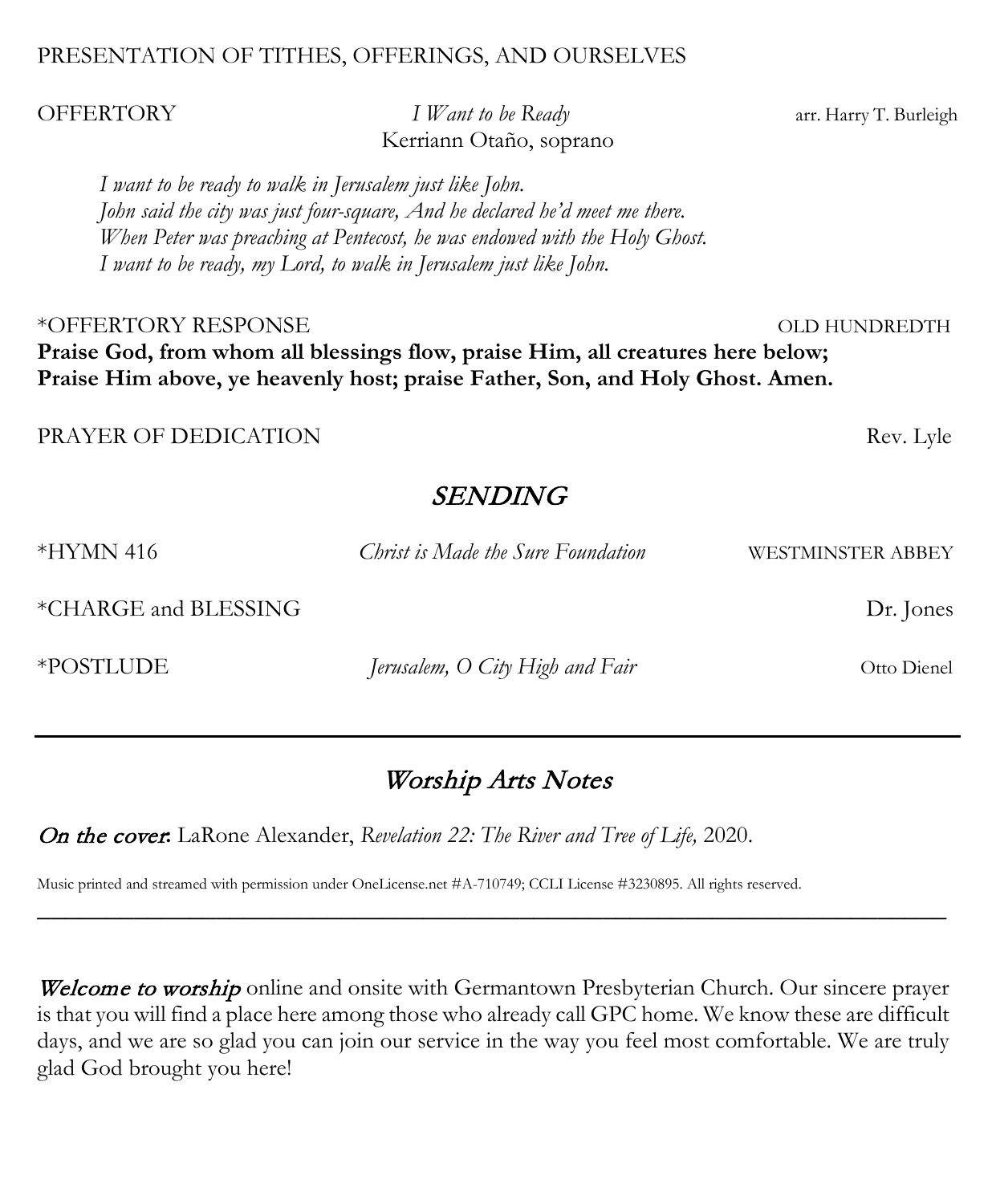Scan the QR code to sign into the online Friendship Pad.



Interested in joining GPC? *You are welcome here!* For more information on how to join, please contact Amy Phillips at (901) 647-6433 or **[amybirdwellphillips@gmail.com](mailto:amybirdwellphillips@gmail.com)**.

GPC's pastors can always be reached in an emergency or crisis. Please call the church, 901-754-5195, and then press 1 to reach the on-call pastor.

**Name Tags:** Do you know where yours is located? Let's start wearing them and if you can't find yours make a note on the Friendship Pad on Sunday and we'll make a new one for you that will be available in the narthex the next time you attend.

Church Family Prayer Program: Members of the congregation are randomly selected each week to be lifted up. This week please pray for Sherril/Jim Blair; Rachel Gwin; Mary/Jerry Heimlicher; Carol/Phillip Langsdon; Dot Nickoley; Patricia Potter; Brittany/Ryan Schwaigert, Greyson, Lachlan; Stacy/Brad Weiss, Jake.

Save the Date! - TONIGHT! at 6pm. GPC will have Sunday evening worship outside in the Arthur Road parking lot. It's a family friendly event, and the nursery will be available as well. Bring your lawn chairs and come prepared to have a great worship experience outside!



The Fifth Grade Bridge program exists to guide children as they begin to live their lives of faith in Jesus Christ, to encourage friendships among one another, to actively participate in worship and church life, and to successfully transition to GPC youth. Throughout the year you will see 5th-graders reading scripture in worship, participating in retreats and fellowship activities, gathering to meet junior high

students, mentoring younger GPCKids at VBS, and serving in the community through Mission 901. The May worship leader is Max Lino.

What is your full name? *Max Andrew Lino* Who are your parents? *Christy Campbell* Do you have any siblings, if yes what are their names? *Claire Lino* Where do you go to school? *Richland Elementary School* What's your favorite activity to do outside of church? *Basketball and soccer*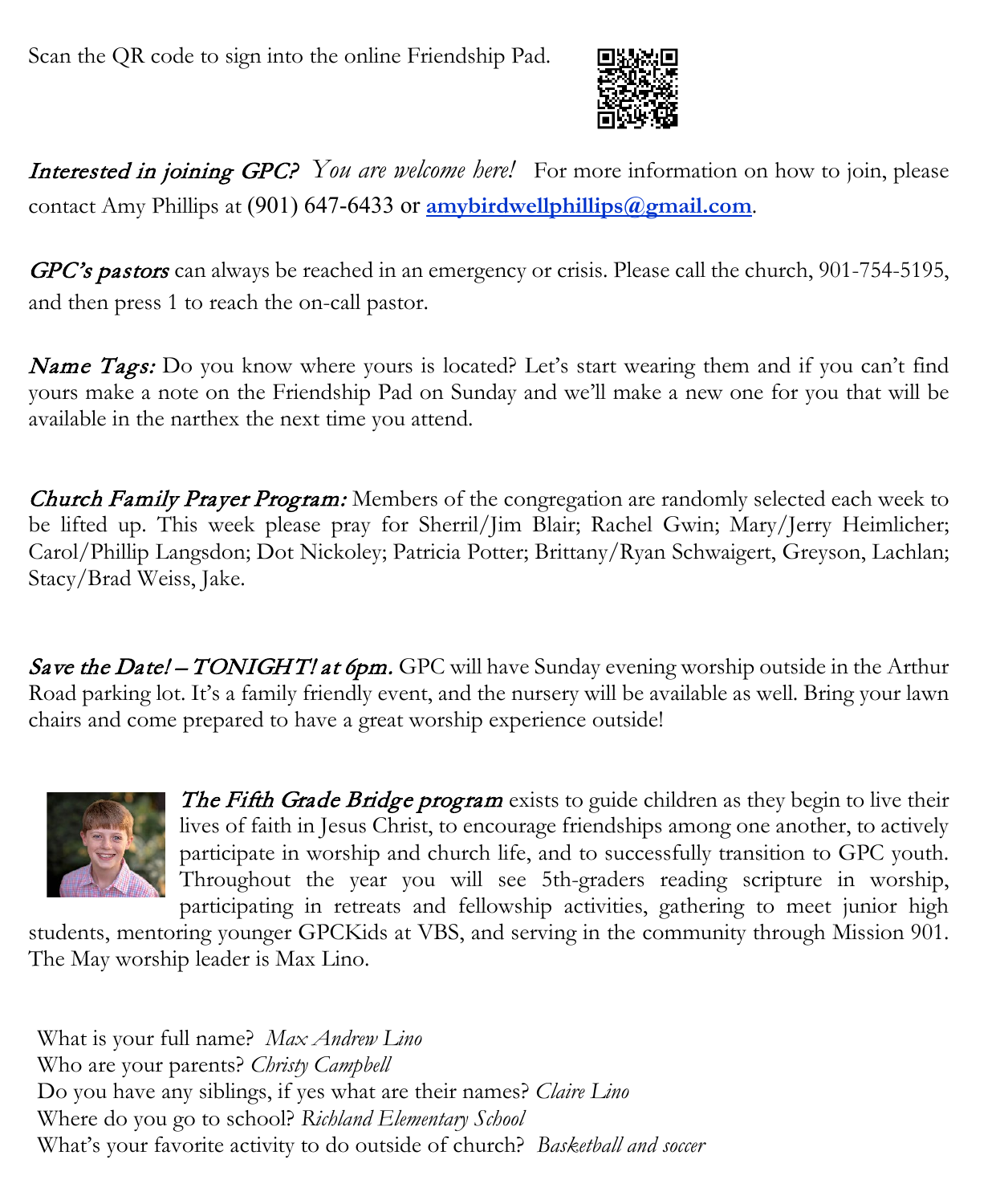What have you most enjoyed doing at GPC? *time with friends in Sunday School* What have you learned at GPC? *that Jesus loves us and God has a plan for each of us* In the future what do you hope to experience at GPC? *I am excited about starting youth group next year.*

# Germantown Presbyterian Church Announcements Week of May 22, 2022

**Congregational Meeting.** The Session has called for a brief Congregational Meeting following the 11:00 Worship Service next Sunday, June 5, for the purpose of electing one Deacon and one Elder.

VBS registration is now open! Register your child and sign up to volunteer! Yep! It's VBS registration time. Registration for Kids ages 3 (potty trained) to rising 5<sup>th</sup> grade and volunteers for rising  $6<sup>th</sup>$  grade to adults of any age is open until May 24. Info to know: June 6-9, Monday -

Thursday. New this year - 4-7pm. Click **[here](https://germantownpres.org/vbs/)** for all the info or scan the QR code.



# The Special Needs Ministry needs volunteer help!

Sunday, May 22 – AMPlify Live performance in Sanctuary at 2:30pm – 3:30pm with small reception to follow. Please contact *Jackiew@gpctn.org* to sign up for the following volunteer opportunities:

- 2 greeters each, at AC and Welcome Ctr., to escort some less-mobile friends into Warren Hall.
- some baked cookies and punch made and set up in the AC lobby (during the performance).
- 3-4 volunteers to stay and help clean up.

Local mission opportunity for First Presbyterian Church: Did you realize that First Presbyterian Church gives out over 500 sandwiches per week to our hungry neighbors? Their stock in the freezers is suddenly low, and they need help with more. Please consider making a loaf or two of sandwiches and bringing them to the church either on Sunday morning or between 9am & noon during the week. Their address is: 166 Poplar Avenue. This specific recipe must be followed in order to ensure that all the guests receive the same sandwich: 2 slices of white bread, 1 slice bologna, 1 slice cheese. Each sandwich goes in a baggie.

Audio Visual Help Needed with Worship Services: GPC is looking for volunteers who want to join an ongoing team that will form the core group who works with the audio-visual process of the livestream during Sunday morning and evening worship services. The people already participating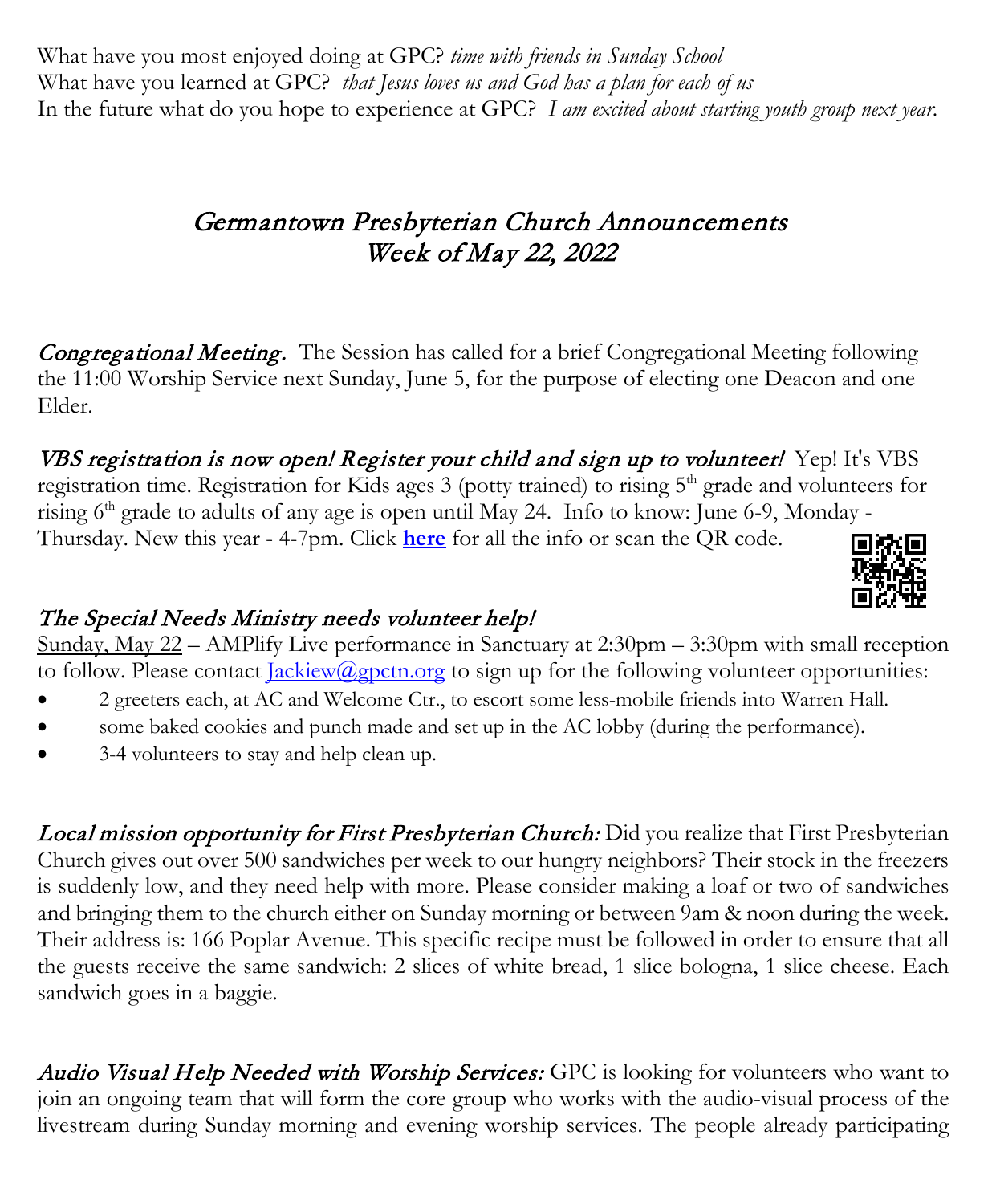will be happy to train you, and all you have to do is learn the user-friendly system. It's all very easy, and yet vitally important to our expanding Internet presence. Please consider volunteering, and if you are interested you can contact the church office at <u>communications@gpctn.org</u>.

GPC offers a great support ministry! We are glad to host the Germantown Career Support and Networking Group. The group has been active for 15 years and has relaunched after the Covid shutdowns. Its purpose is to assist people in career networking, interviewing skills, and general support during times of job/career transition or loss. There are no fees: NONE -- all is pro bono support. These meetings are held on the 2nd and 4th Monday evenings every month from 6:30pm-8:30pm in the community room on the lower-level in the chapel building. The hosts for the meetings are Mark McKee, Rob Mann, and Carlin Stuart. If you have questions, please email [CarlinStuart@gmail.com.](mailto:CarlinStuart@gmail.com)

Grief Support Group not meeting during the summer: during the months of June and July, the Grief Support Group will not meet. Regular monthly meetings will resume on the 2<sup>nd</sup> Thursday of the month on August 11 at 6pm in the church parlor.

New ZUMBA® CLASS at GPC! ZUMBA (Zoom-bah) classes are being held on Thursdays in our AC at 6pm. No dance experience needed! Zumba is intended as a total-body cardio and aerobic workout. Bring your workout shoes and prepare to have fun dancing and sweating to Latin rhythms. Taught by Rachael Hetherington, this class is about an hour and the cost is \$5 per class. Any questions about Zumba or this class, please contact Donna Morley, **[dmorley62@gmail.com](mailto:dmorley62@gmail.com)** or 901-826-7122.

**Greeters Needed.** When people come to GPC, they all leave with the impression of what a friendly church we are. Greeters are the first people that most will meet when they enter our house of worship. Please consider being part of this welcoming ministry. If you are fairly new to GPC, this is a great way to become involved and meet people. If you are interested, you may contact Dick Goughnour at **[regoughnour@att.net](mailto:regoughnour@att.net)** or Bob Johnson at **[rhjohnson9@gmail.com.](mailto:rhjohnson9@gmail.com)**

Pinecrest needs summer camp staff ages 17 and up and offers supervised internships in the areas of Natural Resources Management, Recreation and Park Administration, Elementary Education, Family Systems, and others. Come join us. You'll make loads of new friends and learn so much about yourself while serving kids. At Pinecrest, there are no strangers, just friends we haven't yet met. Apply at [www.pinecrest.campbrainstaff.com](http://www.pinecrest.campbrainstaff.com/) Staff Training starts May 31!